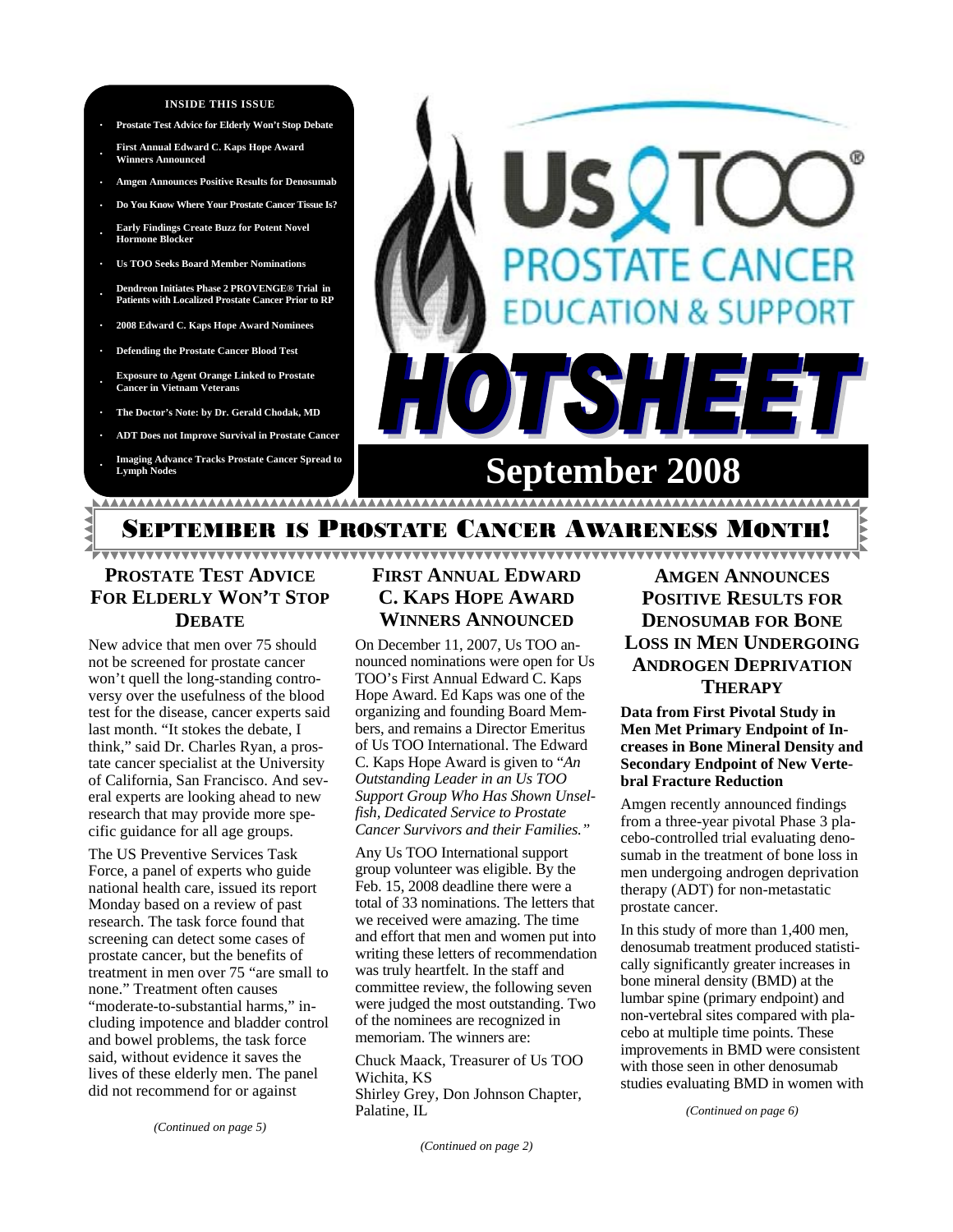### **PROSTATE CANCER PATIENT SUPPORT - CALL 1-800-80-US TOO, OR GO TO <WWW.USTOO.ORG>**



5003 FAIRVIEW AVE. DOWNER'S GROVE, IL 60515 PHONE: (630) 795-1002 / FAX: (630) 795-1602 WEBSITE: WWW.USTOO.ORG

COPYRIGHT 2008, US TOO INTERNATIONAL, INC.

### **EDWARD C. KAPS 2008 AWARD WINNERS**

*(Continued from page 1)* 

Stan Rosenfeld, Us TOO Marin County Support Group, CA Ralph Valle, Us TOO St. Joseph Hospital Support Group, Phoenix, AZ Bill Blair, Us TOO Mets Mavericks, Don Johnson Chapter, IL

In Memoriam:

Jack Pais, Us TOO Belgium

Harry Pinchot, Us TOO Thousand Oaks & Marina Del Ray, CA

The complete nominee's testimonial letters and list of all the men and women who were nominated will be available online at <www.ustoo.org>. We want to congratulate all of the winners and to all of those who were nominated! Us TOO will be presenting Honorary Plaques to all awardees who will be attending Us TOO University in Phoenix at a special "Celebration Dinner" on Nov. 8, 2008. Ed Kaps is planning to be there to congratulate them in person!



*Charles (Chuck) Maack* 



*Shirley Grey* 

**IN MEMORIAM**



*Stan Rosenfeld* 









*Jack Pais Harry Pinchot* 

**US TOO PROSTATE CANCER EDUCATION & SUPPORT HOT SHEET - SEPTEMBER 2008 P. 2**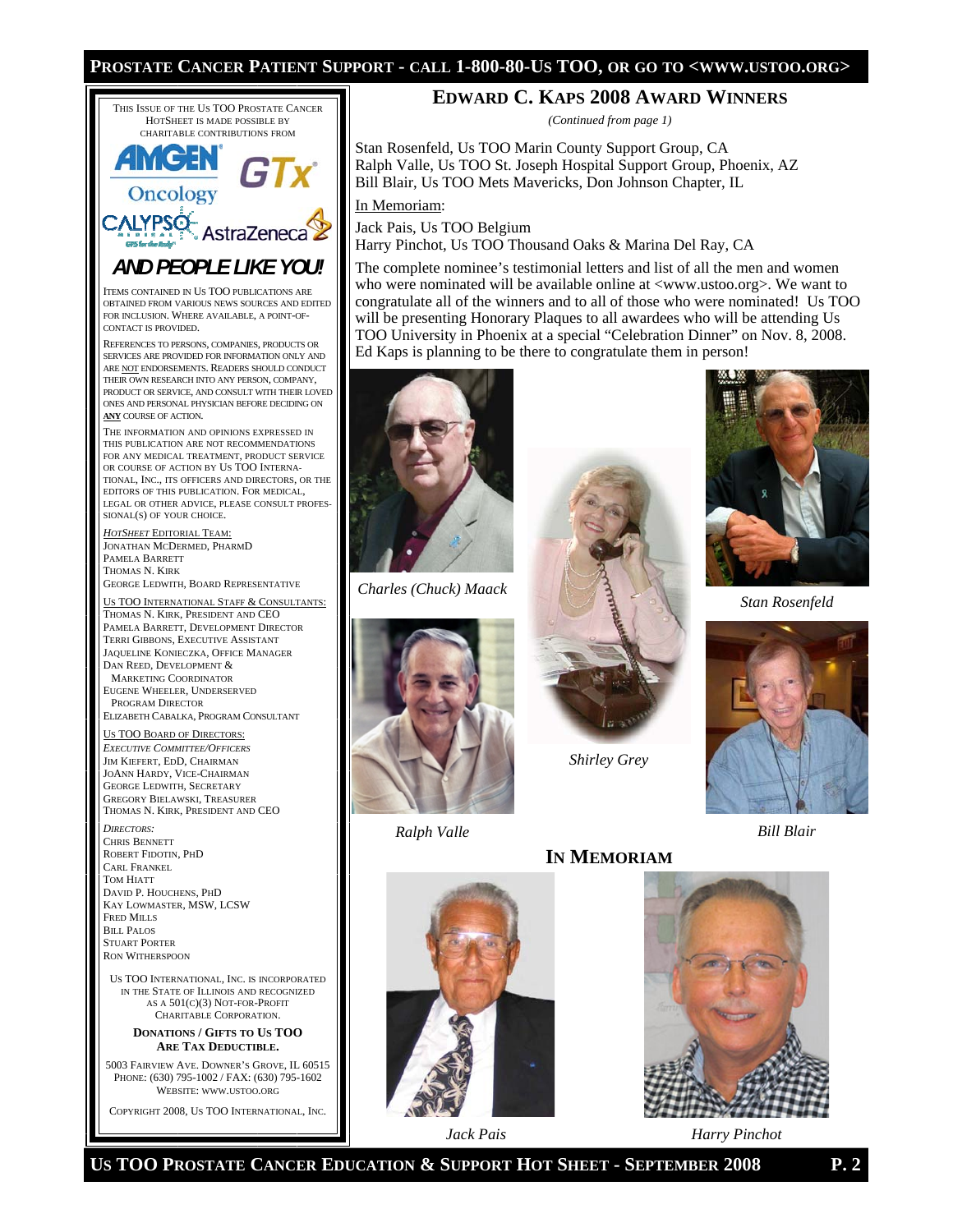## **DO YOU KNOW WHERE YOUR PROSTATE CANCER TISSUE IS?**

### **Joseph D. Khoury, Lou Fink, and Nicholas Vogelzang, MDs**

Nevada Cancer Institute, Las Vegas, NV

To make the diagnosis of prostate cancer, surgeons usually biopsy the prostate gland. The biopsy specimen is sent to the laboratory to be examined by another physician, the pathologist. The pathology laboratory prepares the specimen via a number of steps. Ultimately, the tissue is embedded in wax (paraffin), sliced into very thin sections, and placed on a glass slide for examination under the microscope by the pathologist. The pathologist then examines ("reads") the slides and determines whether or not the tissue contains cancer cells.

If the patient and surgeon proceed to a radical prostatectomy, the pathologist follows the same procedures but with the larger specimen. Laboratories are mandated by the College of American Pathologists (CAP) to retain biopsy and surgical material with corresponding reports for a minimum of 10 years. $<sup>1</sup>$ </sup> This is also true for many state regulations governing this matter. In the present era where significant advances in the management of certain cancer types have been achieved, this recommended timeframe is falling short of the survival some patients enjoy.<sup>2</sup>

We have recently reported that some patients with prostate cancer who relapse several years after initial diagnosis are being denied enrollment on some clinical trials because their initial pathology was discarded after 10 years by the hospital or clinic where the initial biopsy or surgery was performed. In fact, in one clinical trial that is currently open at our institution, a 5/28 (17.9%) otherwise eligible patients were denied enrollment *solely* because their initial diagnostic material had been discarded.

Based on (1) our institution's experience that about 1/6 of patients could not enter the trial because they were diagnosed more than 10 years prior to consideration of entry on the trial; (2)

*(Continued on page 7)* 

### **EARLY FINDINGS CREATE BUZZ FOR POTENT NOVEL HORMONE BLOCKER**

Abiraterone, a novel, potent hormoneblocker, appears to be safe for treatment of castration-resistant prostate cancer, researchers here reported. Moreover, results of the 21-patient study suggested that androgens from nongonadal sources may drive progression of prostate cancer in a subset of patients, Johann S. de Bono, MB, ChB, MSc, PhD, of Royal Marsden Hospital, and colleagues reported in a study published online July  $21<sup>st</sup>$  by the *Journal of Clinical Oncology*.

From December 2005 through February 2007, the single-center study recruited 21 chemotherapy-naive men with prostate cancer that was resistant to multiple hormonal therapies. Median baseline PSA was 46 ng/mL (range 8.8 to 354 ng/mL). At baseline, 17 men had bone metastasis and eight men had soft tissue disease. After a four-week washout, men were given continuous abiraterone at doses ranging from 250 to 2,500 mg.

Antitumor activity was observed at all doses, but, "because of a plateau pharmacodynamic effect," 1,000 mg was selected as the dose going forward in phase II trials Dr. de Bono said. PSA responses were seen in many men, declines of which ranged from 30 to 90%. Five patients remain on the study drug and have "an ongoing clinical response to abiraterone alone; seven patients remain on a combination of dexamethasone and abiraterone acetate."

Abiraterone is a potent, selective, irreversible inhibitor of an enzyme – cytochrome P or CYP 17 – that "catalyzes two independently regulated steroid reactions key to androgen and estrogen biosynthesis," the researchers said. Results of the study, a phase I trial, have received widespread press coverage, where the findings have either been touted as a major breakthrough for advanced prostate cancer or "appalling hype."

An editorial that criticized the press coverage appearing in *The Guardian*  (<www*.*guardian.co.uk>, 23 July 2008). It pointed out that this was a Phase I study, which is done to find out if patients tolerate a drug, if there are any dose-limiting side-effects and the optimal drug dose to use in determining if the drug is truly effective in subsequent large, controlled, randomized trials.

Otis Brawley, MD, chief medical officer of the American Cancer Society, agreed with The Guardian's assessment. "All of us in cancer care have seen reports of promising results showing a small number of patients surviving a long time, and once the drug has entered into a randomized trial against a placebo or the current standard of care, the results show no real difference," he said . Although PSA results can indicate tumor activity, PSA is not a definitive measure of response, he noted.

*MedPage Today, 25 July 2008*

# **Us TOO Seeks Board Member Applications**

Us TOO is pleased to announce the annual public call for nominations to the Us TOO International Board of Directors. The Board Membership Committee, chaired by Fred Mills, will review and evaluate nominees and submit recommendations to the full Board for approval at its December 2008 Board meeting.

Selection criteria includes items such as the candidate's relationship to Us TOO's purpose, its membership criteria ("…any man diagnosed with prostate cancer, a member of such a man's family or significant other, or any person involved in or interested in support or treatment of any such patients…"), familiarity with an Us TOO chapter, ability to think globally, skills or experience deemed beneficial to the work of Us TOO and commitment to Us TOO's purpose and mission.

Letters of nomination with a vita or resume should be sent by August 31, 2008 to Thomas Kirk, President/CEO, Us TOO International, 5003 Fairview Avenue, Downers Grove, IL 60515 or e-mail tom@ustoo.org.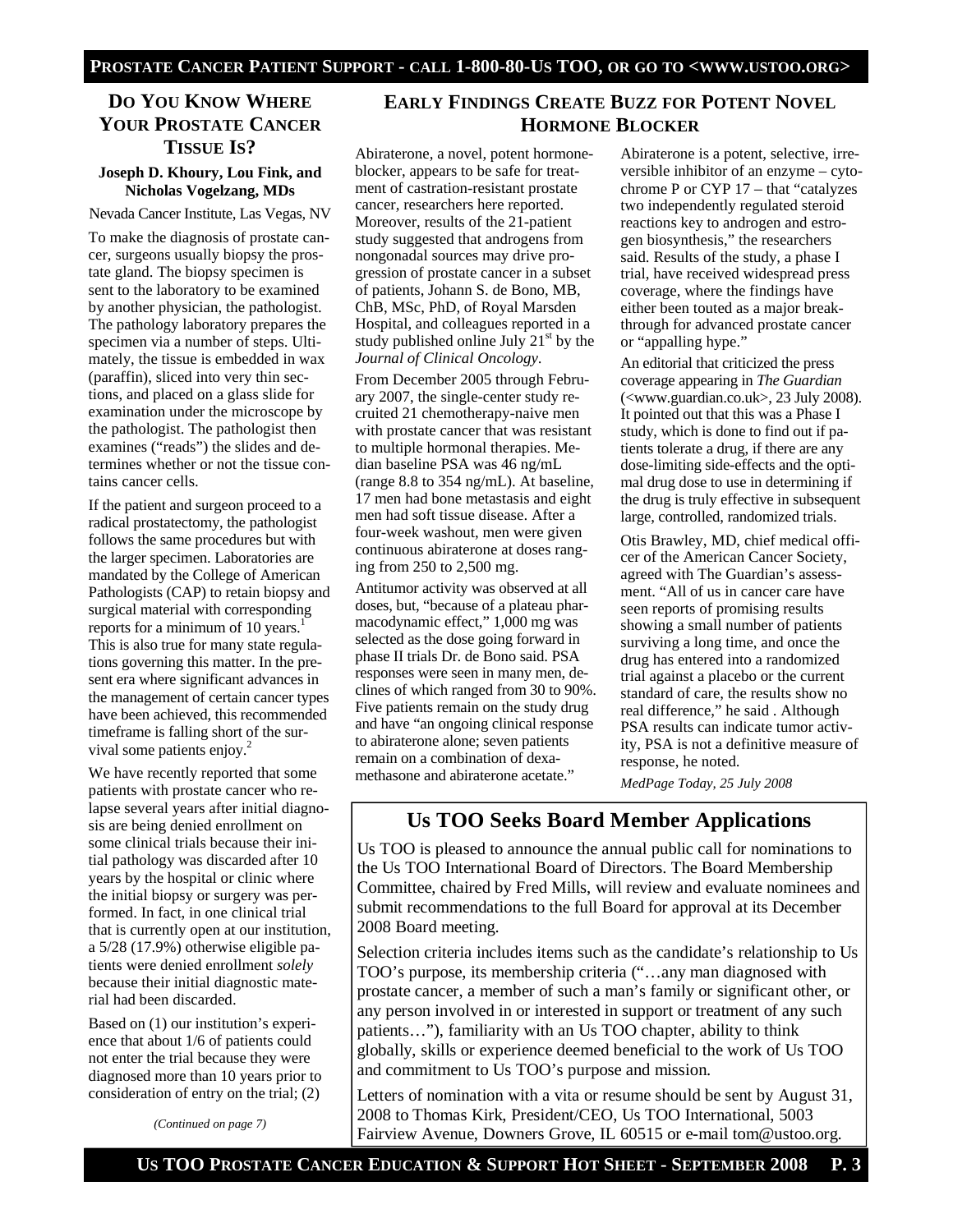# **DENDREON INITIATES PHASE 2 TRIAL OF PROVENGE® IN PATIENTS WITH LOCALIZED PROSTATE CANCER PRIOR TO SURGERY**

Dendreon Corporation announced that the Company has initiated a Phase 2 trial of PROVENGE® (sipuleucel-T), Dendreon's investigational active cellular immunotherapy for the treatment of prostate cancer, in men with localized prostate cancer who are scheduled to undergo a radical prostatectomy (RP). The single-center trial called NeoACT (NEOadjuvant Active Cellular immuno-Therapy), or P07-1, conducted at UCSF Helen Diller Family Comprehensive Cancer Center, has begun enrolling approximately 40 patients. NeoACT is the first of two new Phase 2 trials of PROVENGE initiated this year.

Each patient will receive a complete course of active treatment over a onemonth period The course of treatment will consist of three infusions of PROVENGE-two weeks apart beginning six to seven weeks prior to RP. Multiple safety and efficacy endpoints will be evaluated including the immune response in the prostatectomy specimens and in the peripheral blood. Following RP, patients will be randomized to receive either a PROVENGE booster or no booster. Patients interested in additional information about this trial may visit <www.clinicaltrials.gov> and use the search term "NeoACT."

"I am pleased to help lead the NeoACT clinical trial, given the therapeutic potential of immunotherapy for prostate cancer," stated Lawrence Fong, MD, principal investigator of the NeoACT trial and associate professor of medicine at UCSF Helen Diller Family Comprehensive Cancer Center. "This study will provide a unique opportunity to examine the immune response to PROVENGE in actual prostate cancer tissue and to examine the correlation between immune responses in the tissue versus those in the circulating blood."

"Given the evidence of a survival benefit seen in our previous Phase 3 trial in patients with advanced prostate cancer, we believe PROVENGE may also have applicability to men with earlier stages of the disease. This trial will help us better understand the mechanism of

### **CONGRATULATIONS TO ALL NOMINATED FOR THE 2008 EDWARD C. KAPS HOPE AWARD** (\*denotes winners)

Jeff Albaugh – Us TOO Northwestern Memorial Hospital, IL Bob Boyd – Us TOO Flint, Michigan Chapter Gene Bartlett – Us TOO Mobile Chapter, AL Bill Blair\* – Mets Mavericks, Us TOO Don Johnson Chapter, IL Chuck Carlson – Us TOO Southern New Mexico Chapter Bert Chamberland – Us TOO St. Lukes Hospital Tempe, AZ Chapter Bill Eickelberg – Retired Regional Director WI Russ Gould – Us TOO Don Johnson Chapter, IL Shirley Grey\* – Us TOO Don Johnson Chapter, IL Phil Harris – Us TOO Wake County Support Group Raleigh, NC Cornelius Harris – Us TOO Hillman Cancer Center & Us TOO Terah Brown, Pittsburgh Dick & Dee Howe – Texas Us TOO, Houston, TX Robert Horney – Us TOO, Florence, Oregon Chapter Dr. Donald Layton – Us TOO Rochester, MN Charles (Chuck) Maack\* – Us TOO Wichita Chapter, KS Jan Manarite – Wife of PCa Survivor, Staff member PCRI, involved w/ Raise a Voice, FL Bill McLaughlin – Us TOO, Buffalo, NY Chapter Jan Motley – Us TOO Mets Mavericks, Don Johnson Chapter, IL Jack Pais\* – Us TOO Belgium (deceased) Johnny R. Payne – Us TOO Greenville, SC Chapter Harry Pinchot\* – Us TOO Thousand Oaks & Marina Del Ray, CA (deceased) Stan Rosenfeld\* – Us TOO Marin County Hospital Chapter, CA Craig Schmidt – Us TOO Port Jefferson, NY Vanessa Spears – Us TOO Mercy Hospital, Chicago, IL Jaren Smith – Us TOO Las Colinas, TX Bill Stevens – Us TOO Lancaster, Ohio Chapter Judi Sumoski – Us TOO Lancaster, PA Richard Swanson – Us TOO Bellevue, Washington Chapter Ralph Valle\* – Us TOO St. Joseph Hospital Support William Woloshin – No Us TOO affiliation

Roland Young – Us TOO Regional Director & Midlands Chapter, SC

Rex Zeiger – Us TOO Regional Director Arizona

action and biology of PROVENGE, as well as evaluate the potential of PROVENGE in patients at high-risk for recurrence of their cancer following RP," stated Mark Frohlich, MD, senior vice president, clinical affairs and chief medical officer of Dendreon.

*Dendreon Corporation, 16 July 2008* 



WE CAN'T WIN THE FIGHT AGAINST **PROSTATE CANCER WITHOUT YOUR COMPANY IN OUR CORNER.** 

**US TOO PROSTATE CANCER EDUCATION & SUPPORT HOT SHEET - SEPTEMBER 2008 P. 4**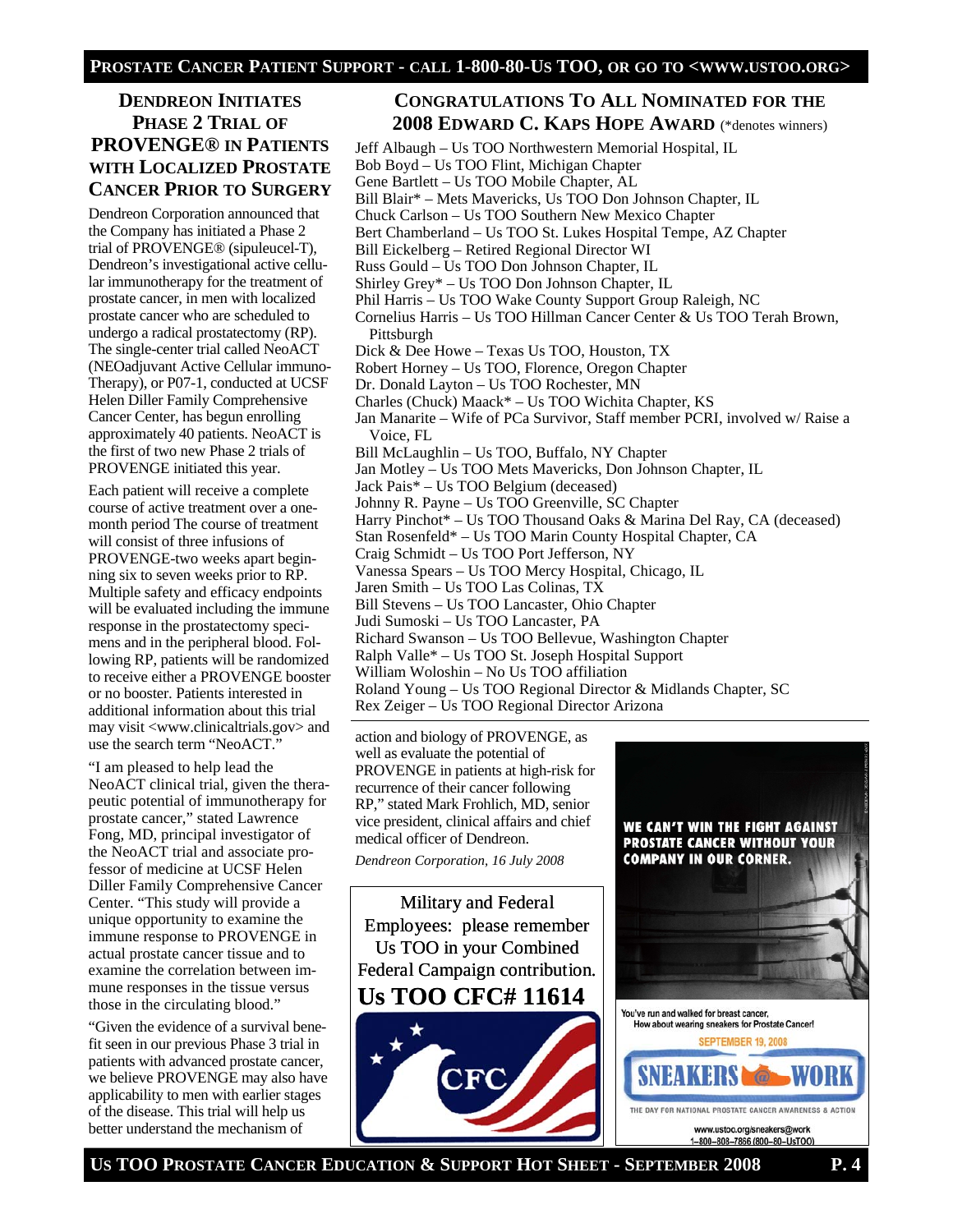### **SCREENING 75-YEAR OLDS**

*(Continued from page 1)* 

prostate screening of men under 75 but suggested that doctors discuss the potential benefits and harms of the test with their patients.

"I think it's a very well done and justifiable recommendation," said Dr. Barnett Kramer, associate director of disease prevention at the National Institutes of Health. "They continue to say the jury is still out for men under 75." Prostate cancer screening is done with two tests: a PSA blood test and a digital rectal exam. The test is controversial because the PSA level can be high for many reasons. A positive result from the test must be confirmed by a biopsy. And there's no agreement on the best way to treat it: "watchful waiting," surgery, hormone therapy, radiation or some combination of those.

The American Cancer Society's recommendations for screening doesn't set an age to stop screening but suggests that men shouldn't be offered screening if they aren't expected to live another 10 years, Brooks said "That's because every 75-year-old is not created equal," he said. While some have health problems and aren't likely to live long, others are "very active, very vigorous and have minimal health issues, and many of those men are going to live into their late 80s or 90s," Brooks said.

The Cancer Society's Brooks noted that four major studies are underway on prostate cancer screening and treatment. "Hopefully, within the next three or four years, we will have some outcomes from those studies and be able to give a little more definitive guidance to men and physicians," he said.

*Associated Press, 5 August 2008* 

### **DEFENDING THE PROSTATE CANCER BLOOD TEST**

Given rising medical costs, physicians are increasingly urged to practice "evidence-based" medicine. The recently updated guidelines for prostatespecific antigen, or PSA, screening for prostate cancer ["U.S. Panel Questions Prostate Screening," front page, Aug. 5] illustrate the promise but also the pitfalls of incomplete evidence as well as the importance of individual considerations.

I am a general internist, and, in the past three years, I have known two men (not my patients), one in his 80s, the other in his 90s, who were not screened and who developed florid prostate cancer with multiple painful metastases to their bones. The younger man had other health problems, but his cancer responded to hormone treatment that significantly improved the quality of his remaining years. The older man, otherwise perfectly healthy and in full possession of his faculties, died a painful and almost certainly premature death.

Guidelines are designed for groups and are based on probabilities. Prostate cancer is usually a slowly developing disease. If every man over 75 were screened, and everyone who tested positive were treated, we would be likely to spend more money on prostate cancer than it warrants.

However, the PSA test is easy and cheap. For the two men I mentioned, timely testing could have made all the difference.

#### Caroline Poplin, MD

*The Washington Post, 7 August 2008* 

## **EXPOSURE TO AGENT ORANGE LINKED TO PROSTATE CANCER IN VIETNAM VETERANS**

New research shows that Vietnam War veterans exposed to Agent Orange have greatly increased risks of prostate cancer and even greater risks of getting the most aggressive form of the disease vs. those who were not exposed. The study's findings are the first to link the herbicide with this form of cancer. The research is also the first to utilize a large population of men in their 60s and the PSA test to screen for the disease. The study was released online ahead of print will be published in the September 15 issue of the journal *Cancer*.

"While others have linked Agent Orange to cancers such as soft-tissue sarcomas, Hodgkin's disease and non-Hodgkin's lymphoma, there is limited evidence so far associating it with prostate cancer," said Karim Chamie, lead author of the study and resident physician with the UC Davis Department of Urology and the VA Northern California Health Care System.

More than 13,000 Vietnam veterans enrolled in the VA Northern California Health Care System were stratified into two groups — exposed or not exposed to Agent Orange between 1962 and 1971. Based on medical evaluations conducted years later, the study revealed that twice as many men exposed to Agent Orange developed prostate cancer. In addition, they were diagnosed 2.5 years younger and were nearly four times more likely to present with metastatic disease.

*<http://www.sciencedaily.com- / releases/2008/08/080805092016.htm> 5 August 2008* 



To register online: Visit www.ustoo.org/University To register by phone: Call 1-800-808-7866 Advance discounted registration ends October 6, 2008.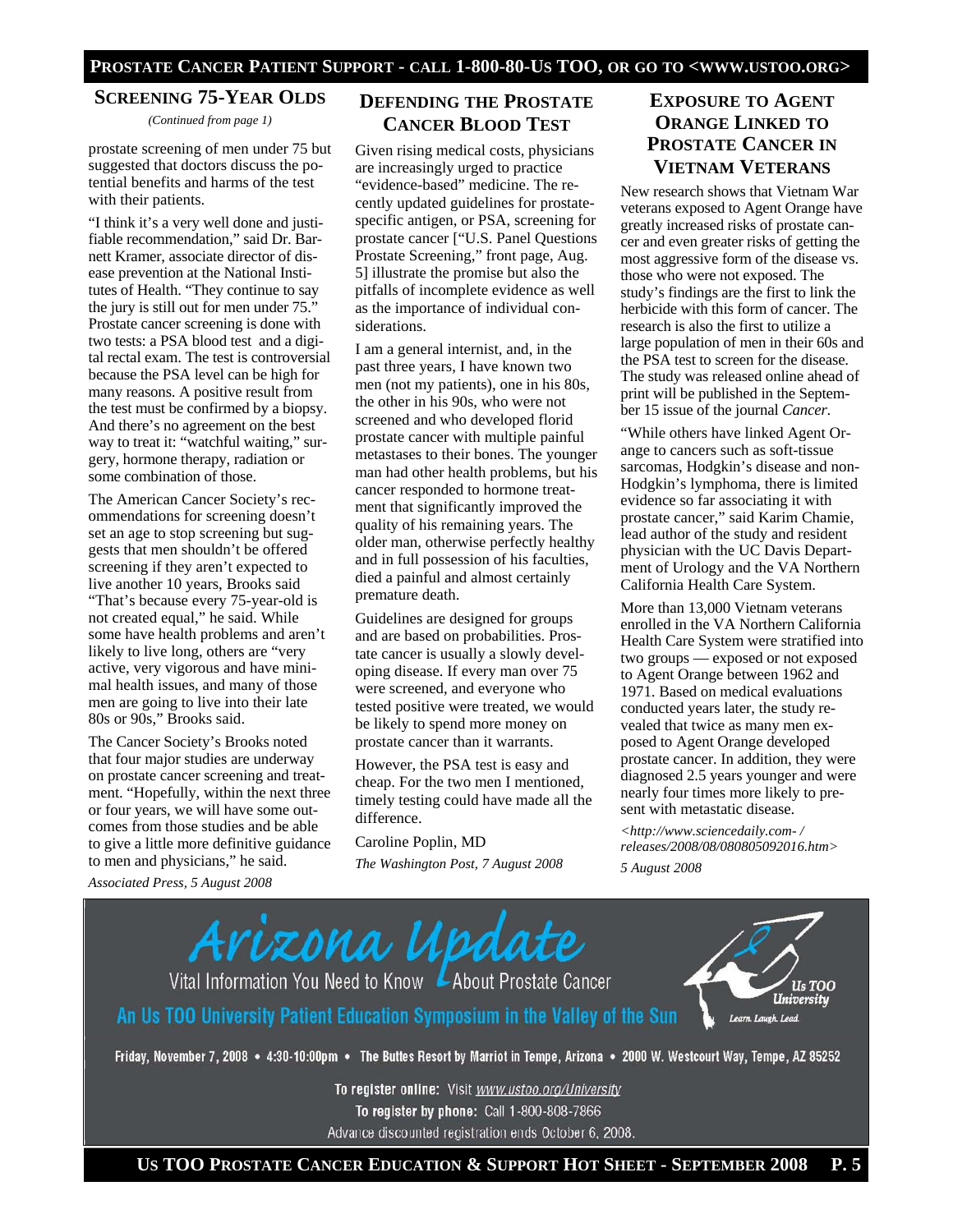# **THE DOCTOR'S NOTE**

Gerald Chodak, MD, FACS

Screening is once again in the news as the U.S. Public Health Task Force has issued a report saying that screening for prostate cancer is not appropriate for men over age 75 because the harms outweigh the benefit. This is an important change reaffirming the fact that no studies have shown a benefit from screening and for those diagnosed with the disease, the harms of treatment outweigh any potential benefits. Studies have shown that far too many elderly men are having routine PSA tests as part of a regular check-up, often without any discussion between doctor and patient. Previous reports have said that screening should not be done unless a man is expected to live at least 10-15 years. This report is even more specific by defining a specific age. Of course, there are some healthy men with a long life expectancy who may still decide they would rather be tested. Nevertheless, this change is important because it could keep many men from having to face a diagnosis and treatment that is not in their best interest.

A recent report of the results of a randomized study using Denosumab is very encouraging. It found that this drug can help men with androgen deprivation avoid one of the major side effects of that treatment by actually increasing bone mineral density rather than just preserving it. This also resulted in a statistically significant decrease in bone fractures. If approved by the FDA, this would be the second scientifically proven treatment for castrated men (Zoledronic Acid is the other approved treatment). Should that occur, a debate is likely to develop as to which of the two products is better for patients, something that can't be answered unless the two are directly compared. Whether such a study will ever be done, however, is unclear.

For elderly men with localized prostate cancer, a long-standing debate is whether treatment is necessary and if so, is castration a good option. A report from New Jersey looked at this question and found no significant difference in overall survival or prostate cancer survival. This is an important issue in prostate cancer management

that has never been properly studied. Unfortunately, this is not a randomized controlled study and therefore one cannot conclude if these findings are accurate findings may or may not be valid. The reasons are that many factors could have contributed to the decision to treat or not treat these patients resulting in considerable biases. That is the reason why randomized studies are performed, to eliminate the uncertainty and reach conclusions that can be trusted. Having said this, it is widely believed that far too many men receive hormone therapy when they did not need it, so a careful discussion is in order for elderly men who are considering this treatment.

Does Agent Orange increase the risk of prostate cancer? This question is addressed in a recent report form California suggesting that men exposed to it were twice as likely to be diagnosed with this disease. Previous reports have had conflicting results and unfortunately, this report still does not firmly answer the question.

Another report hyped in the news recently is based on a very small study of a drug called abiraterone acetate, which works by blocking hormones produced in the adrenal gland. The study had a mix of patients with various stages of the disease and only looked at the effect on PSA, which is not an acceptable outcome measure. The best we can say for now is let the necessary studies be performed to see if this treatment can be useful.

This issue also contains an interesting letter addressing the length of time that biopsy material is maintained by pathology laboratories which traditionally has been 10 years. Given the unusually long natural history of prostate cancer compared to most other cancers, some men may not be able to obtain their biopsy material should they hope to participate in a clinical study if the cancer returns beyond ten years after diagnosis.

The authors suggest that patients nearing their ten year anniversary following their diagnosis may want to obtain the tissue blocks for their possession

*(Continued on page 7)* 

### **DENOSUMAB**

*(Continued from page 1)* 

breast cancer receiving aromatase inhibitor therapy, and in post-menopausal women with low bone mass.

During the 36-month evaluation period, men receiving denosumab experienced less than half the incidence of new vertebral fractures (a secondary endpoint) compared with those receiving placebo, a statistically significant finding. Furthermore, in the denosumab arm there were fewer non-vertebral fractures.

The incidence and types of adverse events observed in this study were generally similar between the denosumab and placebo groups. The most common adverse events across both treatment arms were arthralgia, back pain, constipation, and pain in extremity. Serious adverse infectious events occurred in approximately 5 percent of men receiving placebo treatment as compared with approximately 6 percent of those receiving denosumab.

"This pivotal study in men with prostate cancer demonstrated once again that denosumab increases BMD consistently at all sites measured. We are also excited by the reduction in vertebral fractures, which permits the conclusion that the increased BMD seen in patients receiving denosumab is associated with improved bone strength," said Roger Perlmutter, MD., PhD, executive vice president of Research and Development at Amgen. "We are encouraged by the potential benefit this may represent to prostate cancer patients undergoing ADT for whom bone loss and fractures are serious and under-recognized complications of cancer treatment."

*BUSINESS WIRE, 14 July 2008* 

Support Us TOO in the **Greater Chicago Prostate Cancer Run Walk 'n Roll Sept 14, 2008 www.ChicagoProstateWalk.org**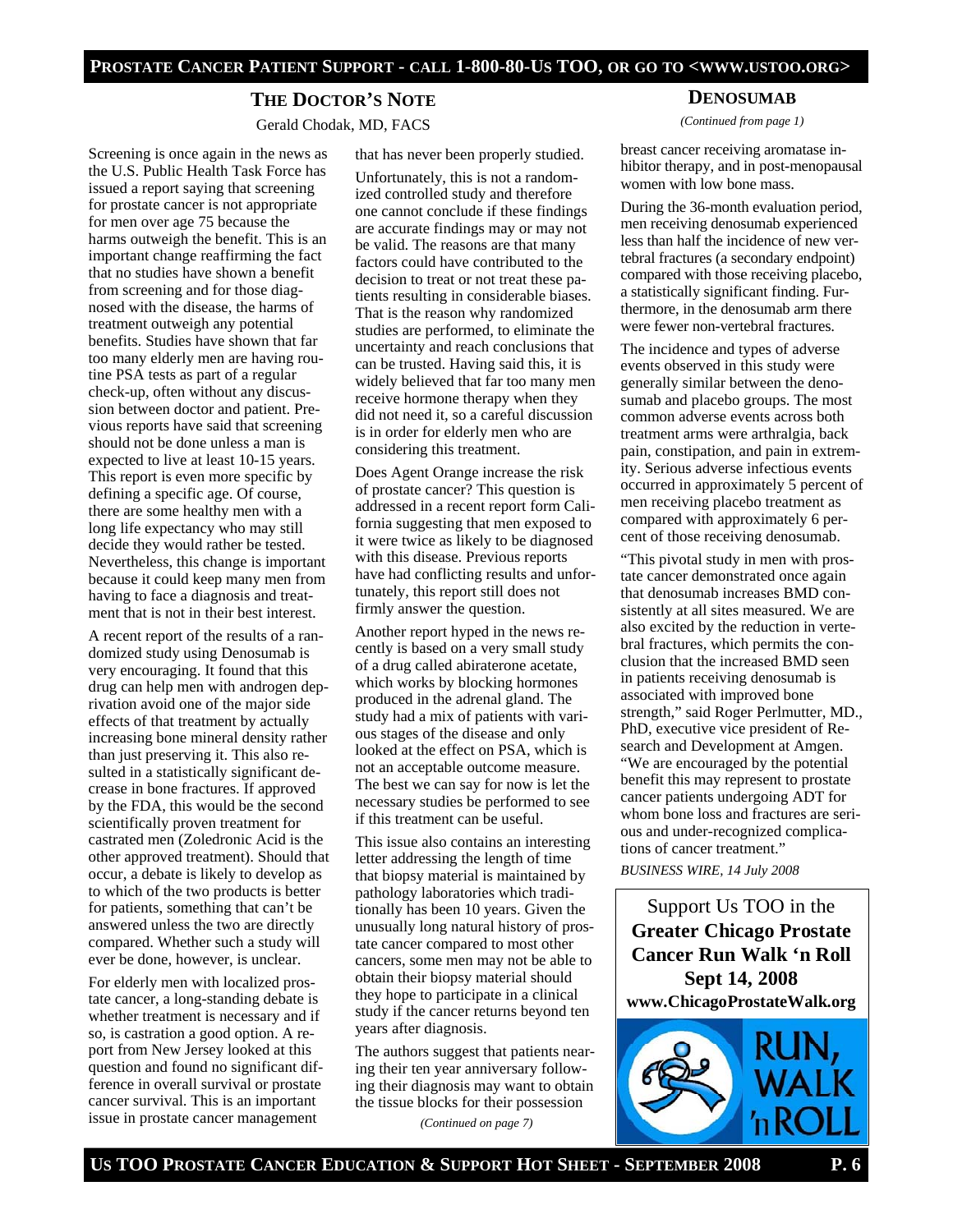### **ADT DOES NOT IMPROVE SURVIVAL IN PROSTATE CANCER**

Primary androgen-deprivation therapy (ADT), used alone instead of surgery or radiation, does not improve survival, over conservative management, in the majority of elderly men with localized prostate cancer. This finding, from an analysis of data from 19,271 men, appears in the July 9th issue of the *Journal of the American Medical Association* (Vol. 300, pp. 173-81, 2008).

The study calls into question the increasingly common use of primary ADT, especially considering its significant adverse effects and cost, say the researchers. The findings contrast those for adjuvant ADT used alongside radiation and/or surgery, which does improve overall survival.

"I think that the bottom line is that primary ADT does not appear to benefit the average man with localized prostate cancer," senior author Siu-Long Yao, MD, from the Cancer Institute of New Jersey, told Medscape Oncology. "It is possible that certain subsets of men such as those with poorly differentiated cancer might derive some benefit, but you must carefully consider and justify the rationale for primary ADT if you are going to proceed with it."

Dr. Yao and colleagues performed an instrumental variable analysis on a population-based cohort of 19,271 men, aged 66 years or older, with



Reaching men through the universal language of beer.

# **Set up a Pints fundraiser event at your local brewpub.**

For more information: **www.ustoo.org/pints** clinical stage T1 or T2 prostate cancer. All the men were covered by Medicare and none received definitive local therapy; 7867 (41%) men received primary ADT, and the remainder were followed with conservative management. The 10-year overall survival was practically identical — 30.2% with ADT vs 30.3% with conservative management (hazard ratio [HR], 1.00; 95% confidence interval [CI], 0.96 - 1.05). The 10-year prostate-cancerspecific survival was also very similar (80.1% with ADT vs 82.6% with conservative management; HR, 1.17; 95% CI, 1.03 - 1.33).

"My conclusion would be that primary ADT does not appear to be a good alternative to surgery or radiation; outcomes appear to be no better than conservative management or watchful waiting," Dr. Yao commented.

"This study further reduces enthusiasm for the use of hormonal therapy in early-stage prostate cancer, and suggests that such treatment, if used at all, should be limited to high-grade disease, as defined by SEER [Surveillance, Epidemiology, and End Results]," commented Martin G. Sanda, MD, from Beth Israel Deaconess Medical Center in Boston, MA, who was not involved in the study. "Their findings of no survival benefit in intermediate- or low-risk disease add to other recent publications that elucidated flaws in hormonal therapy related to its adverse effects on quality of life and cardiac events among men with prostate cancer," he added.

ADT has significant adverse effects and is costly, the researchers point out. Previous studies have suggested a 10% to 50% increase in the risk for fracture, diabetes, coronary heart disease, myocardial infarction, and sudden cardiac death; a 500% increase in the risk for gynecomastia and hot flashes; and a 267% increase in the risk for impotence. In the US, ADT cost \$1.2 billion in 2003 and was the second-highest Medicare Part B drug expenditure.

Dr. Yao and colleagues suggest that clinicians "carefully consider the rationale for initiating primary ADT in elderly patients with T1–T2 prostate cancer."

*Medscape, 11 July 2008* 

### **PATHOLOGY RETENTION**

*(Continued from page 3)* 

that the median survival after diagnosis of localized prostate cancer is over 15 years; (3) that in many cases the only tissue ever available for prostate cancer patients is the original biopsy; and (4) that valuable genetic and pathologic data are available only from such tissue, we have recently recommended to CAP that tissue blocks on cancer patients be maintained longer than currently mandated.<sup>3</sup>

We have suggested that CAP needs to amend its requirements for retention of laboratory records and materials.<sup>2</sup> The aim of such an amendment would be to increase the retention time and to institute mechanisms by which patients are involved in the decision to discard their material.

We have proposed changing the mandated requirement to retain tissue from 10 years to at least 20 years, applicable at a minimum to all diagnostic material on patients with cancer. Thereafter, if the cost of increased retention times is a major concern at a particular facility, there should be an effort to find the patient and ask whether they would like to assume ownership of the material so that they can provide the specimens if they are subsequently needed. This is particularly important as predictive biomarkers for survival and for treatment are increasingly being developed for personalized medicine.

The call for change in the requirements for retention of records and materials should be endorsed by the professional organizations including the CAP and should be endorsed by state legislation.

*(Continued on page 8)* 

### **FROM THE DOCTOR**

*(Continued from page 6)* 

just in case it may be needed unless the recommendation changes. Although affecting only a small number of men, why not be prepared?

Finally, if anyone has visited the new prostate cancer educational website, <www.Prostatevideos.com>. I would love to hear your reaction and any suggestions you may have to offer.